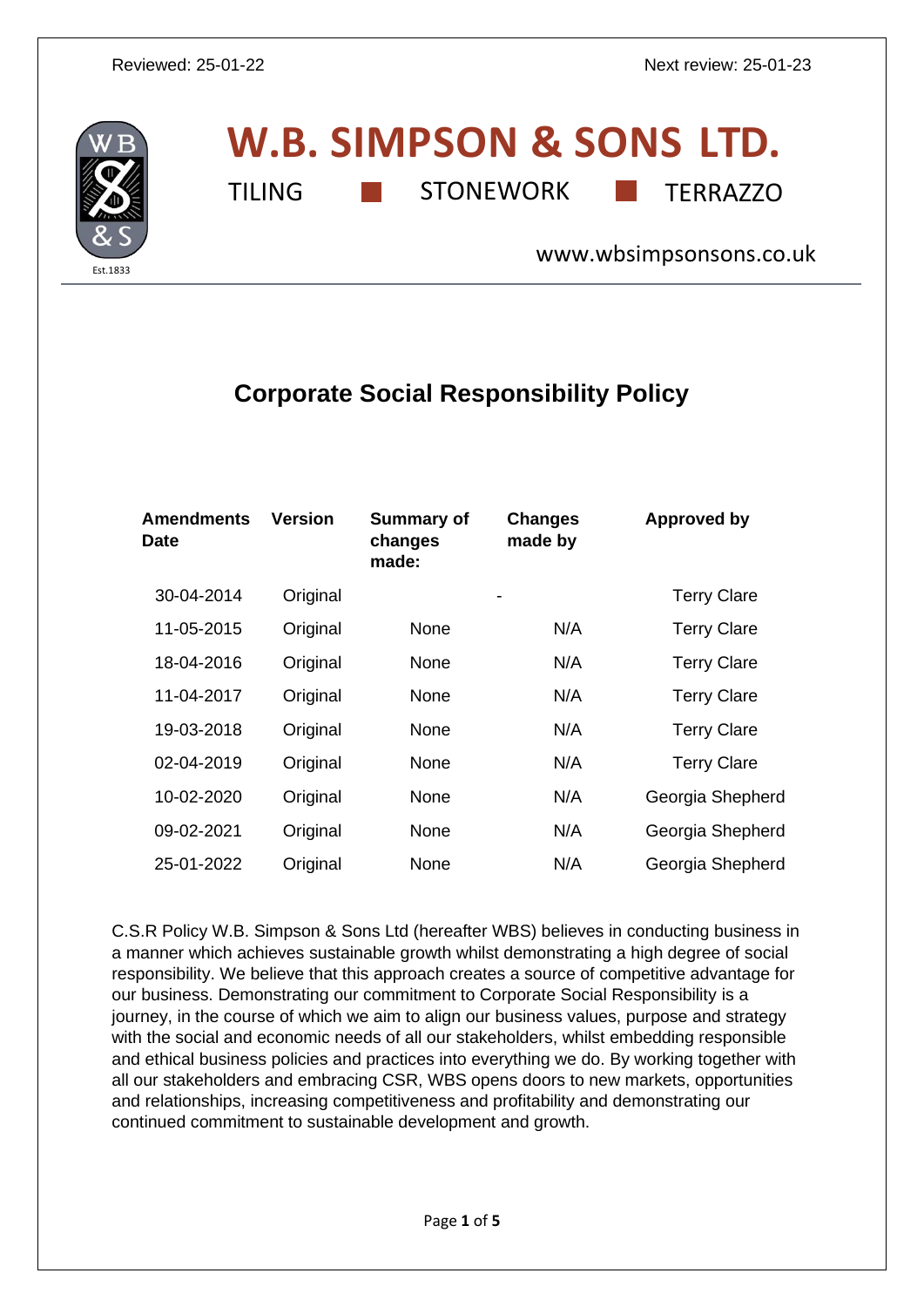#### **WBS is committed to the following CSR principles:**

#### **Environment**

- The WBS Environmental Management Policy commits us to having good practice procedures to enable the business to adopt the most environmentally appropriate methods and means to support its service delivery.
- These procedures, available through the business management, set specific requirements, describe resulting benefits and provide checklists, examples and supporting material.
- In this way, the business is entirely motivated and organised to implement the procedures in an effective manner.
- WBS regards compliance with relevant environmental legislation and regulations, and the adoption of responsible standards where no legislation exists, as an integral part of its business strategy and is committed to considering the environmental impacts associated with its services throughout the period of the contract and beyond.
- Particular focus is applied to the management of carbon emissions through implementation of our environmental management policy and the consideration of the carbon footprint of procured materials, products and business infrastructure, which is seen as an important aspect of the Company's management in this area.
- WBS is committed to monitoring its environmental performance in line with the construction industry and the Environmental Agency. Environmental aspects (EMS/4.33) are identified at business wide level and corresponding objectives and targets are set to reduce the significance of impacts in those areas. These will be reviewed on at least an annual basis to ensure continual improvement.
- WBS will continue to raise environmental awareness within the Company through the development and training of its employees and will communicate openly and consult with customers, suppliers and other stakeholders on relevant environmental matters.

#### Health & Safety

- WBS is committed to the safety and the wellbeing of all its staff, customers and stakeholders within the community who may be affected by our activities. In order for us to maintain this commitment, health and safety requirements are implemented, promoted, communicated and managed throughout the company in the same way as all other aspects of our business.
- WBS is committed to, and fully believe that, health and safety is an integral function of its management team and that all managers are accountable for the health and safety performance of their areas of responsibility. To ensure the effective implementation and the subsequent monitoring of this key business aspect, it is necessary to define the duties and accountabilities of all persons responsible for health and safety
- WBS believes that all incidents are preventable and that all risks can be safeguarded. All incidents demand prompt investigation and timely remedial actions when and where appropriate. All employees have responsibilities for health and safety and therefore will be provided with appropriate information, instruction, training and supervision to enable them to work safely and efficiently at customer sites and at our head office.
- That Company safety standards are established and maintained company wide and must therefore be complied with by all sections of the business and that specialist health and safety advice will always be available when and where required.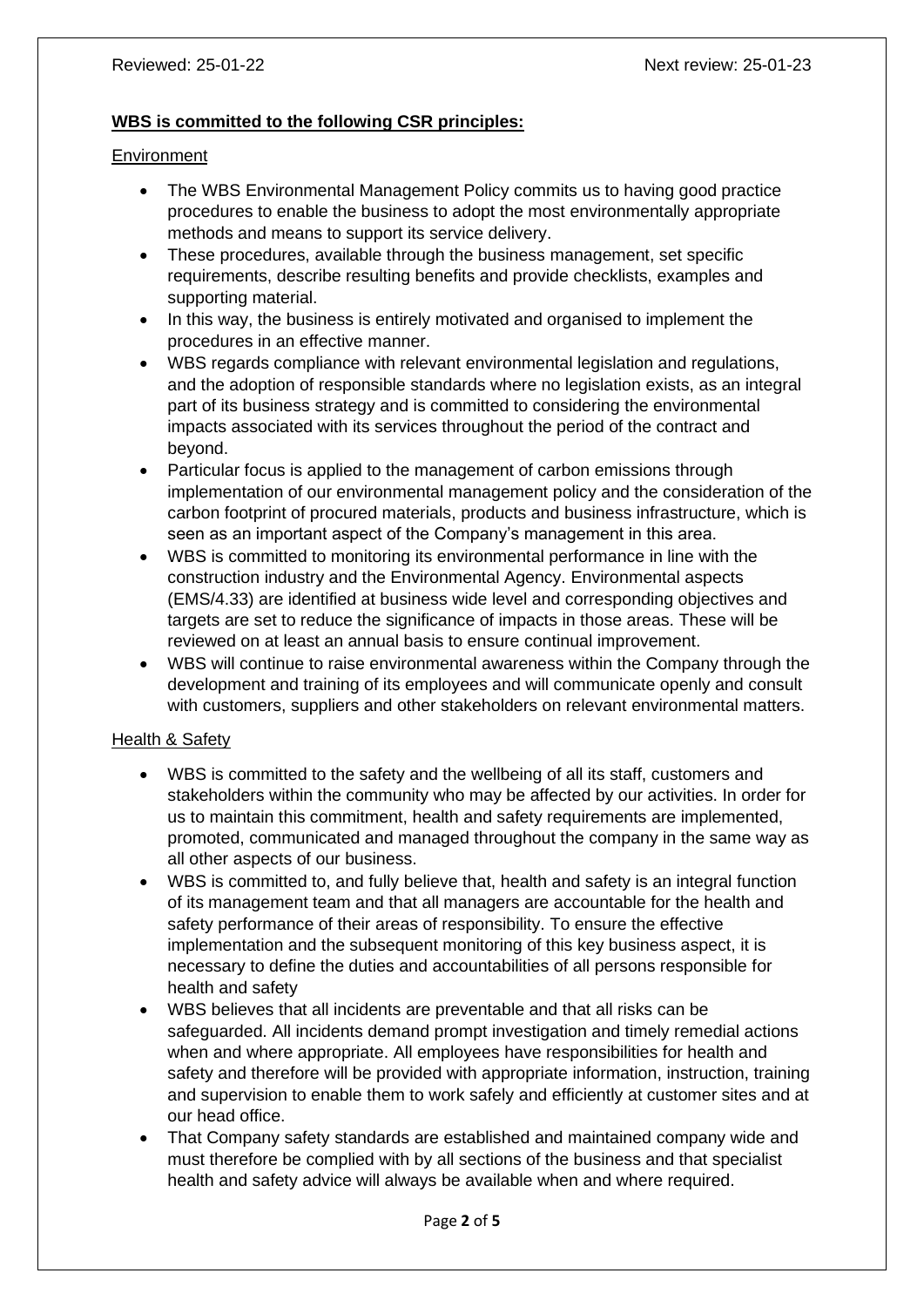#### **Workplace**

- WBS recognises that people in the workplace are our greatest asset. Policies are therefore directed at creating an environment that will attract, develop, motivate and reward employees of high calibre, taking into account the specific requirements of the business.
- WBS operate an equal opportunities policy for all present and potential future employees. We offer our employees clear and fair terms of employment and provide resources to enable their continual development. We maintain a clear and fair employee remuneration policy and shall maintain forums for employee consultation and business involvement
- WBS provide safeguards to ensure that all our employees are treated with respect and without sexual, physical or mental harassment. We provide, and continually strive to maintain, a clean, healthy and safe working environment.

### **Community**

- WBS values its employees, whose ambitions allow the company and its diverse workforce to meet the challenge of growth. So that all of our employees can realise their full creative potential.
- We regard trust between management and employees as increasingly important. Within our local community we want our people to work in an environment where their contributions are valued and where they can achieve their full potential. We ask all of our employees to tell us what they think of their work organisation and quality, management effectiveness, learning and development, performance and reward, including job satisfaction. We listen to their feedback and make improvements where appropriate.
- WBS actively promote the recruitment of local people from the community. We strive to recruit, train and develop people from the local community from all backgrounds. We also aim, wherever possible, to use local suppliers and tradesman to satisfy outsourced business requirements wherever possible.
- WBS is committed to being an active player in the construction and refurbishment sector. We consider ourselves a credible, open, ethical and conscientious company and we wish to be seen as such by both our internal and external stakeholders. We regard our stakeholders as – employees of the business, customers and clients, investors in our business, general public and local community, suppliers and subcontractors, regulatory authorities, external certification bodies.

### **Ethics**

• WBS employees must conduct the activities for which they are responsible within the scope of their authority and in such a way as to promote and maintain our company reputation and the trust and confidence of those with whom we deal. Compliance in a proper and timely manner with contractual obligations to customers, suppliers and other third parties with whom we have dealings; maintenance of confidentiality and non-disclosure of information; not using confidential information for personal gain; not allowing any conflict of interest.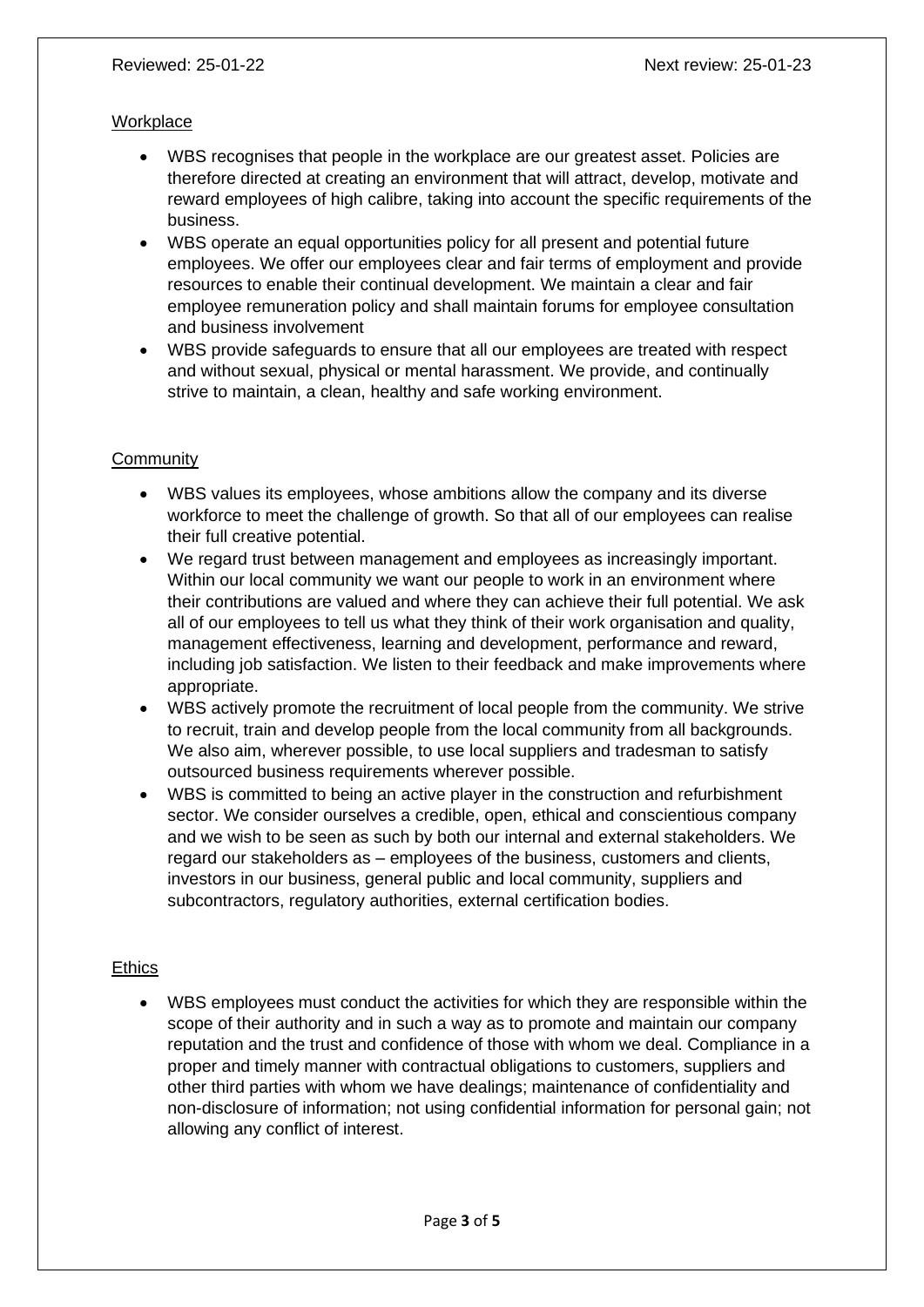- All employees shall comply with all legislation forbidding bribery and other corrupt practices, and even where their conduct would not breach such legislation, they do not offer or provide to any public official, customer, intended customer, contractor or fellow employee any gift or form of entertainment which might reasonably be considered excessive.
- Employees shall not solicit or accept any gift, payment, fee or privilege from any person, company or other organisation which has, or intends or seeks to have, a business relationship with WBS.
- We seek to minimise any risk of social exploitation within the supply chain,
- employment is to be freely chosen,
- child labour shall not be used,
- there is payment of a living wage,
- working hours comply with national laws,
- equal opportunities apply,
- there is a recognised employment relationship,
- there is freedom from intimidation,
- there is a safe and healthy working environment.

### **Governance**

- WBS believes that the concurrent pursuit of efficient management and the proper control of business risks are essential to achieving sustainable improvement in our business values.
- The Directors of WBS place great emphasis on sound governance and are fully compliant with the recommendations of best practice. The Company sets out the framework and principles necessary to ensure appropriate governance and internal controls.
- These controls are applied throughout the business and the purpose of this governance addresses the following;
	- o That appropriate management and reporting systems are established to ensure that the Directors, and Senior Management, are appropriately advised of the activities of the business and thereby able to govern the company with complete information
	- $\circ$  That appropriate and proper internal controls are implemented throughout the business to safeguard the Company's assets.